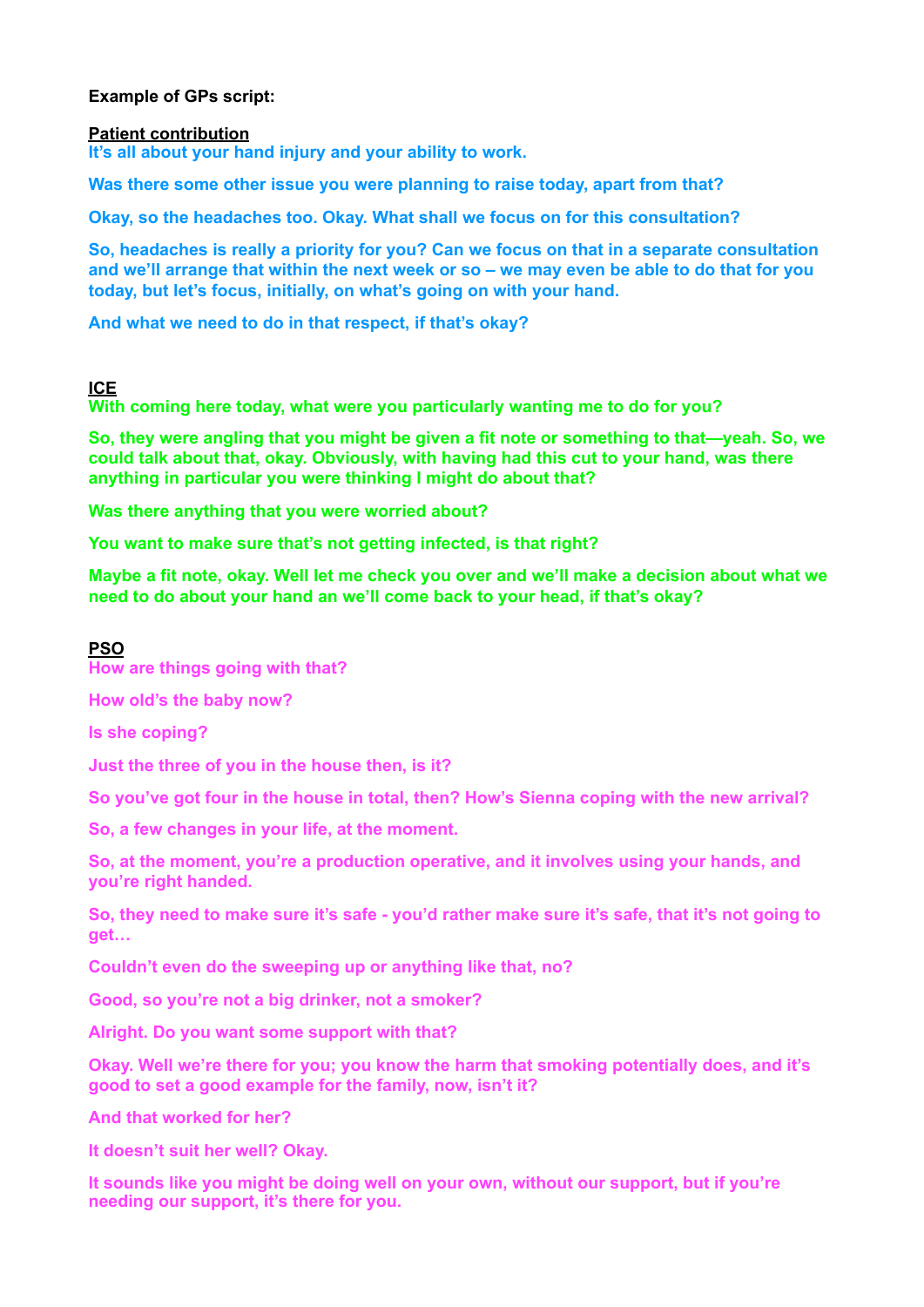## **Red flags**

**Can I check, because you mentioned that there has been a bit of yellow discharge from it this morning? No signs of a red line tracking up your arm or any swelling or lumps in your armpit or anything like that? No fever at all?** 

**Are you up to date with your tetanus jabs?**

**Let me just double check on your records and just find out a little bit about when you last had a tetanus jab. So, we boosted it less than ten years ago, so you're actually up to date at the moment, and it looks like you've had a total of five in your lifetime so far. So, not worried about that. Five should be enough.**

#### **Focussed history**

**Different from usual then?** 

**So, the headaches have been going on for a couple of weeks? More so than previously, but you've had a history of headaches, as well?** 

**What do you normally do about your headaches?** 

**So, you had a lot of trouble with this before?** 

#### **Focussed examination**

**Let's pop this in your ear and just take your temperature. Are you up to date with your tetanus jabs?** 

**So, let's have a closer look at that hand, and I'm going to clean it for you at the moment just to see what's going on.**

**It's going to sting a little bit, I'm afraid.** 

**Now, let me just double check that we haven't done any damage to any of the hand structures beneath that. If you can feel that, on your finger?** 

**And can you bend the end of your finger towards your face? So, your tendons are okay, the nerves are okay, but you have cut about a centimetre worth of the skin.** 

### **Identify problem and explain diagnosis**

With you coming to see me quite late, we can't really stitch that back together, but it will **heal because it's not very deep into the tissue.**

# **Check understanding**

**Does that make sense?** 

**Do you want to clarify anything else?**

#### **Develops management plan / shares management plan**

**Okay, but it's important that we do clean it on a regular basis.** 

**And you might find that all you're needing to use it a bit of dilute TCP, you're not feeling faint with me doing that for you?** 

**Yeah, it stings a bit, doesn't it? So, have you got some TCP or something like that?** 

**Okay, I'll write it down for you. You can get it from the chemist. So, basically you want an antiseptic or some sort or another.**